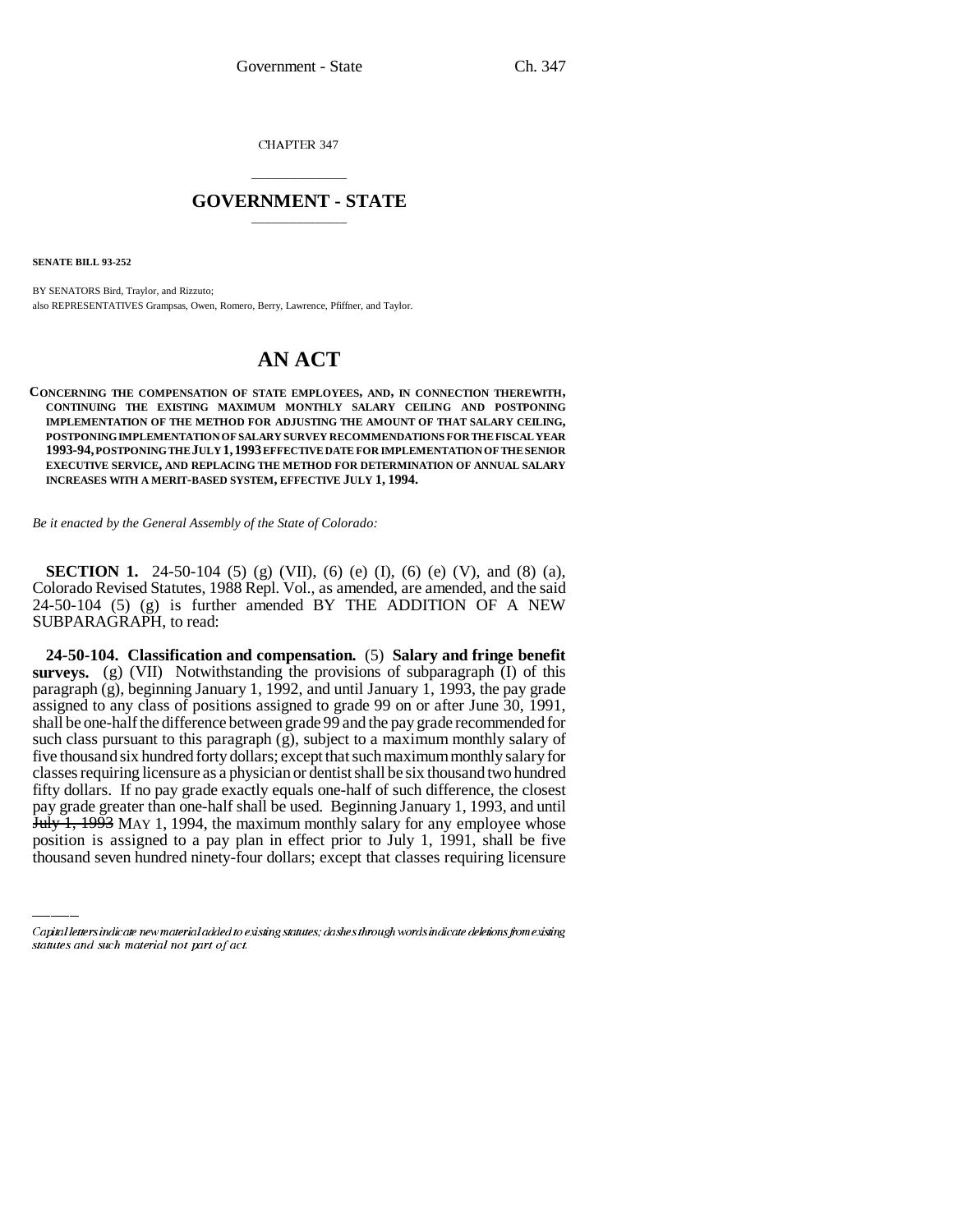## Ch. 347 Government - State

as a physician or dentist shall be subject to a maximum monthly salary of seven thousand eight hundred twelve dollars. For the fiscal year Beginning July 1, 1993, MAY 1, 1994, and FOR each fiscal year thereafter, such amounts shall be adjusted by the state personnel director in accordance with the change in the consumer price index for the Denver-Boulder metropolitan statistical area for the preceding calendar year or the percentage increase in state general fund appropriations in relation to such appropriations for the preceding fiscal year, whichever is less.

(X) NOTWITHSTANDING THE PROVISIONS OF SUBPARAGRAPH (I) OF THIS PARAGRAPH (g), FOR THE FISCAL YEAR BEGINNING JULY 1, 1993, SALARY ADJUSTMENTS OF ALL PROPOSED REASSIGNMENTS OF CLASSES TO PAY GRADES, SALARY RATES, OR SALARY RANGES SHALL TAKE EFFECT MAY 1, 1994. THIS SUBPARAGRAPH (X) IS REPEALED, EFFECTIVE JULY 1, 1994.

(6) **Pay plans.** (e) (I) The state personnel director shall create a separate pay plan in the classified personnel system for the senior executive service, which is hereby created and which shall be implemented on  $J_{\text{t}}$ , 1993 MAY 1, 1994. Positions in the traditional classified service which the state personnel director determines to be in the highest management classifications, in accordance with procedures adopted pursuant to subparagraph (VII) of this paragraph (e), shall be allocated to the senior executive service. The number of positions allocated to the senior executive service shall not exceed four-tenths of one percent of the total number of positions in the state personnel system as of July 1, 1991. Fifty ONE HUNDRED percent of the cost of implementing the provisions of this subparagraph (I) for the 1993-94 fiscal year shall be paid with savings from appropriations for personal services in the 1993-94 general appropriation act.

(V) All employees in positions in the traditional classified service as of January 1, 1993 JANUARY 1, 1994, which will be moved into the senior executive service shall have the option of retaining such position and moving into the senior executive service or taking another position for which they are qualified in the same department. Such employees shall exercise their option between April 1, 1993, and May 31, 1993 FEBRUARY 1, 1994, AND MARCH 31, 1994. In the event that an employee chooses to move into the senior executive service, such employee shall be eligible to return to the traditional classified service within three years so long as such employee's service is continuous.

(8) **Salary administration.** (a) (I) The state personnel director shall provide by rule, based upon a system of performance evaluation, for periodic salary increases which are based on demonstrated ability for satisfactory performance and quality of performance, for the withholding of such increases for less than satisfactory performance, and for payment of an incentive award in recognition of above-standard or outstanding performance by an employee. THIS SUBPARAGRAPH (I) IS REPEALED, EFFECTIVE JULY 1, 1995.

(II) Notwithstanding the provisions of subparagraph (I) of this paragraph (a), for the fiscal year beginning July 1, 1992, no periodic salary increases for satisfactory performance and quality of performance scheduled to take effect during such fiscal year shall be implemented, and no employee shall be advanced to the next step in the employee's assigned pay grade until the fiscal year beginning July 1, 1993. The fiscal year beginning July 1, 1992, shall not be credited for any purpose related to